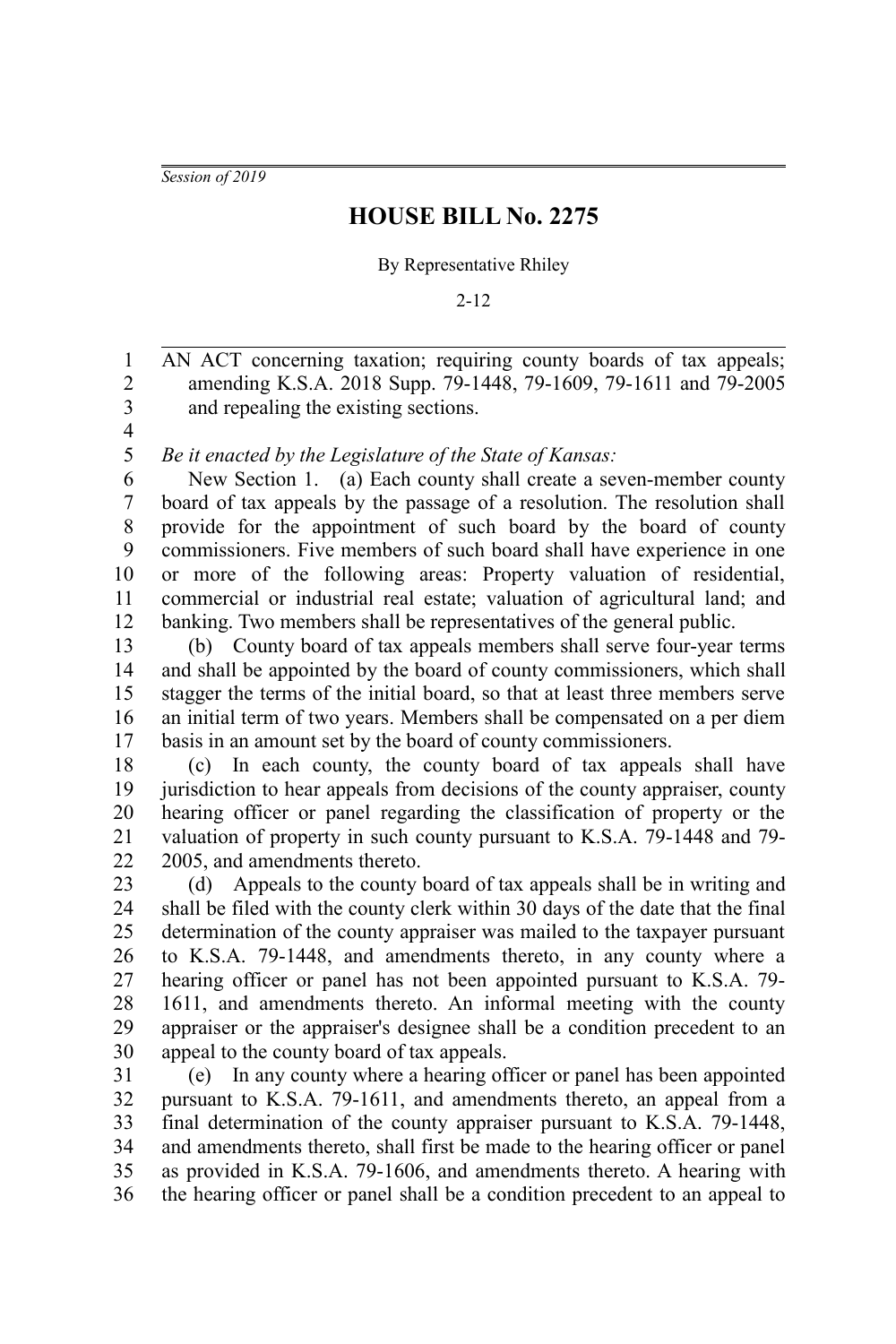the county board of tax appeals. Appeals to the county board of tax appeals shall be in writing and shall be filed with the county clerk within 30 days of the date that the decision of the hearing officer or panel was mailed to the taxpayer and the county appraiser. 1 2 3 4

(f) (1) The hearing before a county board of tax appeals shall be informal. A party may appear personally or may be represented by an attorney, a certified public accountant, a certified general appraiser, a tax representative or agent, a member of the taxpayer's immediate family or an authorized employee of the taxpayer. A county or unified government may be represented by the county appraiser, designee of the county appraiser, county attorney or counselor or other representatives so designated. No transcript of the proceedings shall be kept. Documents provided by a taxpayer or county or district appraiser shall be returned to the taxpayer or the county or district appraiser by the board and shall not become a part of the board's permanent records. Documents provided to the board shall be confidential and may not be disclosed, except as otherwise specifically provided. A decision shall be rendered by the board within 30 days after the hearing. The votes of four members shall be required for a decision to be issued by the board. 5 6 7 8 9 10 11 12 13 14 15 16 17 18 19

(2) The provision related to confidentiality in paragraph (1) shall expire on July 1, 2024, unless the legislature acts to reenact this provisions in accordance with K.S.A. 45-229, and amendments thereto. The legislature shall review this provision prior to July 1, 2024. 20 21 22 23

(g) Any aggrieved party may appeal a decision of the county board of tax appeals to the small claims and expedited hearings division of the state board of tax appeals in accordance with K.S.A. 74-2433f, and amendments thereto, or the state board of tax appeals within 30 days of the date the decision was mailed to the taxpayer and county appraiser. 24 25 26 27 28

Sec. 2. K.S.A. 2018 Supp. 79-1448 is hereby amended to read as follows: 79-1448. *(a)* Any taxpayer may complain or appeal to the county appraiser from the classification or appraisal of the taxpayer's property by giving notice to the county appraiser within 30 days subsequent to the date of mailing of the valuation notice required by K.S.A. 79-1460, and amendments thereto, for real property, and on or before May 15 for personal property. The county appraiser or the appraiser's designee shall arrange to hold an informal meeting with the aggrieved taxpayer with reference to the property in question. At such meeting it shall be the duty of the county appraiser or the county appraiser's designee to initiate production of evidence to substantiate the valuation of such property, including, a summary of the reasons that the valuation of the property has been increased over the previous year, any assumptions used by the county appraiser to determine the value of the property and a description of the individual property characteristics, property specific valuation records and 29 30 31 32 33 34 35 36 37 38 39 40 41 42 43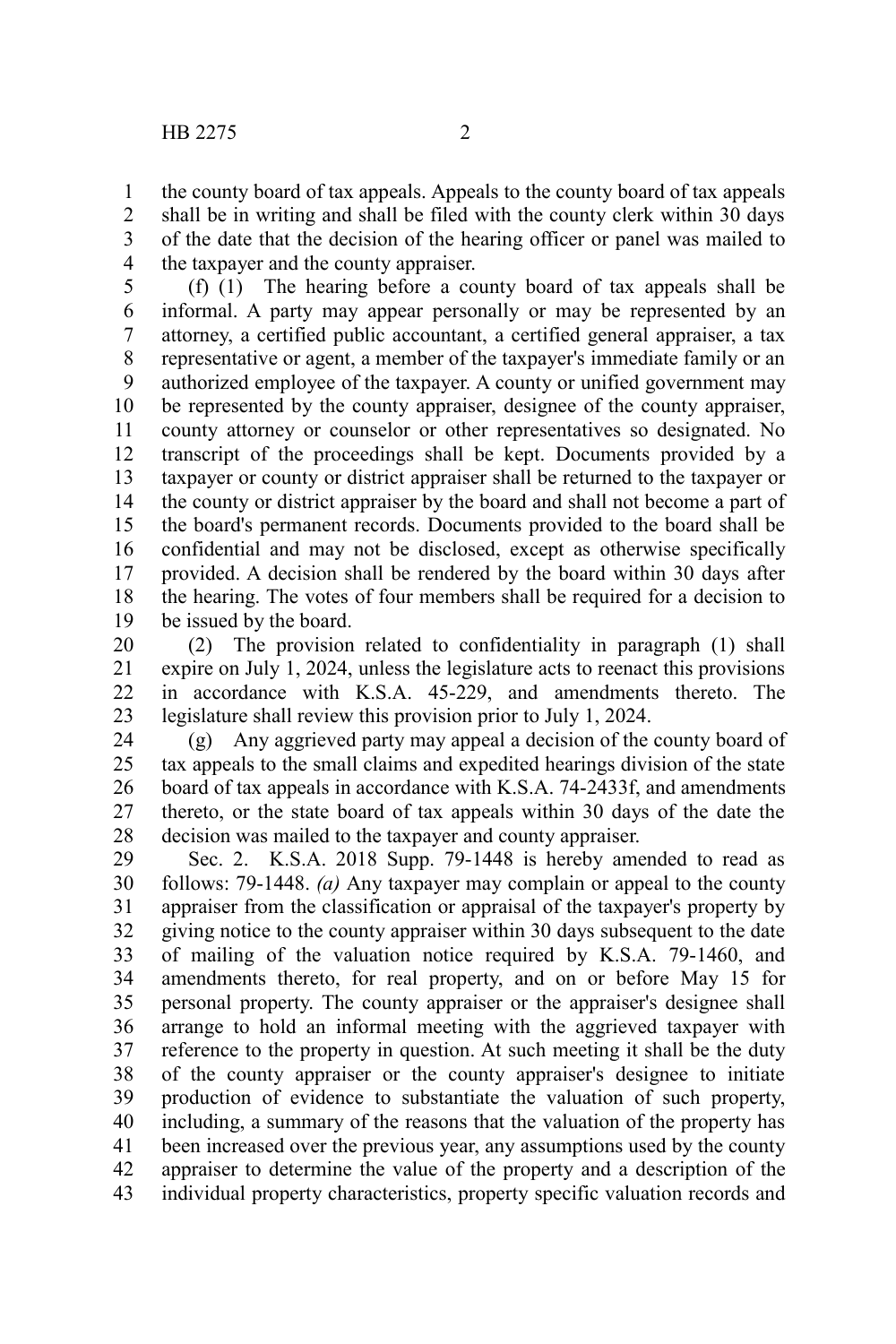conclusions. The taxpayer shall be provided with the opportunity to review the data sheets applicable to the valuation approach utilized for the subject property. The county appraiser shall take into account any evidence provided by the taxpayer which relates to the amount of deferred maintenance and depreciation for the property. In any appeal from the appraisal of leased commercial and industrial property, the county or district appraiser's appraised value shall be presumed to be valid and correct and may only be rebutted by a preponderance of the evidence, unless the property owner furnishes the county or district appraiser a complete income and expense statement for the property for the three years next preceding the year of appeal within 30 calendar days following the informal meeting. In any appeal from the reclassification of property that was classified as land devoted to agricultural use for the preceding year, the taxpayer's classification of the property as land devoted to agricultural use shall be presumed to be valid and correct if the taxpayer provides an executed lease agreement or other documentation demonstrating a commitment to use the property for agricultural use, if no other actual use is evident. The county appraiser may extend the time in which the taxpayer may informally appeal from the classification or appraisal of the taxpayer's property for just and adequate reasons. Except as provided in K.S.A. 79-1404, and amendments thereto, no informal meeting regarding real property shall be scheduled to take place after May 15, nor shall a final determination be given by the appraiser after May 20. Any final determination shall be accompanied by a written explanation of the reasoning upon which such determination is based when such determination is not in favor of the taxpayer. Any taxpayer who is aggrieved by the final determination of the county appraiser may appeal to the hearing officer or panel appointed pursuant to K.S.A. 79-1611, and amendments thereto, and such hearing officer, or panel, for just cause shown and recorded, is authorized to change the classification or valuation of specific tracts or individual items of real or personal property in the same manner provided for in K.S.A. 79-1606, and amendments thereto.  $\frac{1}{2}$ lieu of appealing to a hearing officer or panel appointed pursuant to K.S.A. 79-1611, and amendments thereto, 1 2 3 4 5 6 7 8 9 10 11 12 13 14 15 16 17 18 19 20 21 22 23 24 25 26 27 28 29 30 31 32 33 34

*(b)* Any taxpayer aggrieved by the final determination of the county appraiser *or hearing officer or panel appointed pursuant to K.S.A. 79- 1611, and amendments thereto, shall appeal such decisions to the county board of tax appeals in the county where the property is located, as provided in section 1, and amendments thereto.* 35 36 37 38 39

*(c) Any party aggrieved by a decision of the county board of tax appeals*, except with regard to land devoted to agricultural use, wherein the value of the property, is less than \$3,000,000, as reflected on the valuation notice, or the property constitutes single family residential 40 41 42 43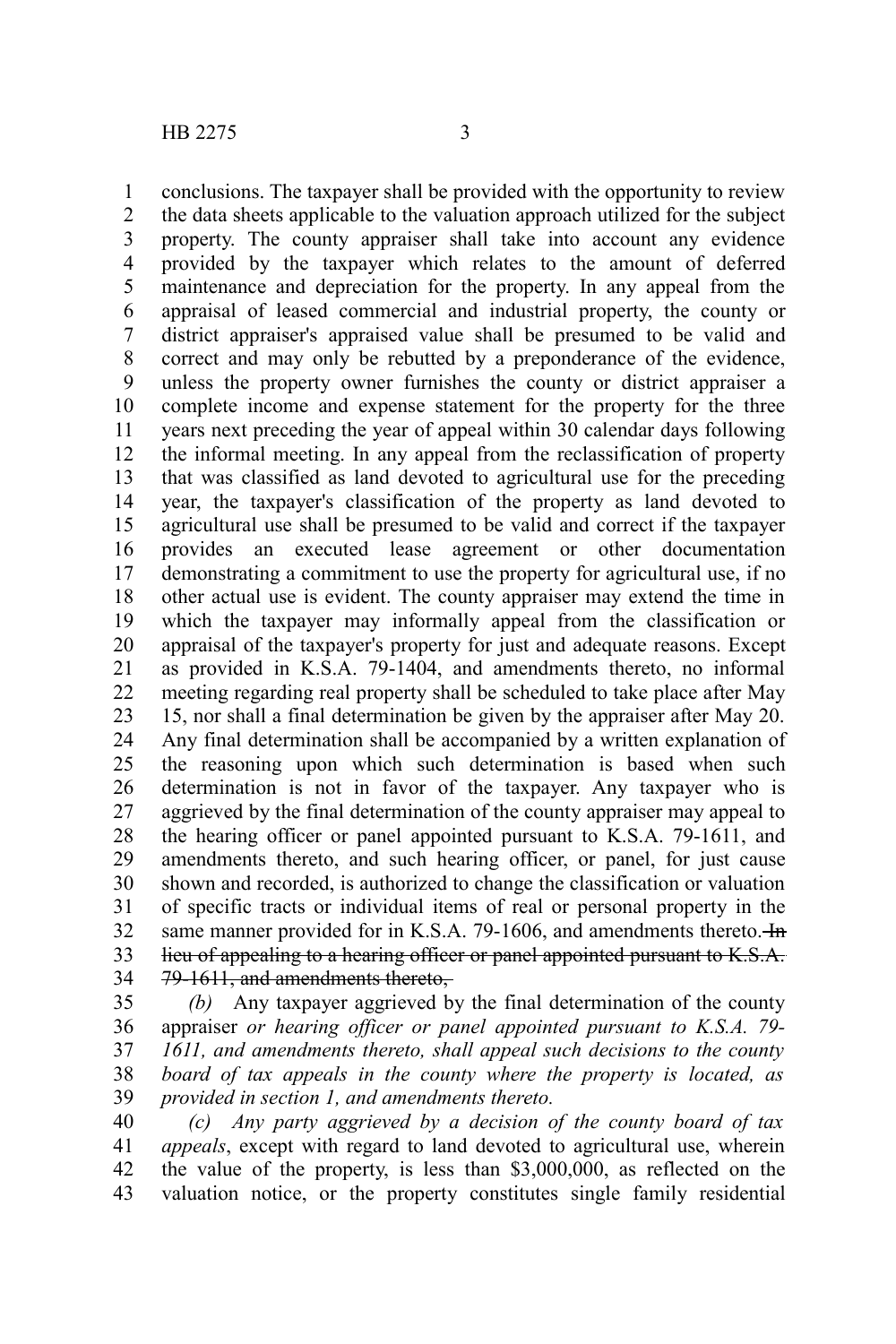1 2 3

property, may appeal to the small claims and expedited hearings division of the state board of tax appeals within the time period prescribed by K.S.A. 79-1606 *section 1*, and amendments thereto.

*(d)* Any taxpayer *party* who is aggrieved by the final determination of a hearing officer or panel may appeal to the state board of tax appeals as provided in K.S.A. 79-1609, and amendments thereto *county board of tax appeals in the county where the property is located*. An informal meeting with the county appraiser or the appraiser's designee shall be a condition precedent to an appeal to the county or district hearing panel. 4 5 6 7 8 9

Sec. 3. K.S.A. 2018 Supp. 79-2005 is hereby amended to read as follows: 79-2005. (a) Any taxpayer, before protesting the payment of such taxpayer's taxes, shall be required, either at the time of paying such taxes, or, if the whole or part of the taxes are paid prior to December 20, no later than December 20, or, with respect to taxes paid in whole or in part in an amount equal to at least  $\frac{1}{2}$  of such taxes on or before December 20 by an escrow or tax service agent, no later than January 31 of the next year, to file a written statement with the county treasurer, on forms approved by the state board of tax appeals and provided by the county treasurer, clearly stating the grounds on which the whole or any part of such taxes are protested and citing any law, statute or facts on which such taxpayer relies in protesting the whole or any part of such taxes. When the grounds of such protest is an assessment of taxes made pursuant to K.S.A. 79-332a and 79-1427a, and amendments thereto, the county treasurer may not distribute the taxes paid under protest until such time as the appeal is final. When the grounds of such protest is that the valuation or assessment of the property upon which the taxes are levied is illegal or void, the county treasurer shall forward a copy of the written statement of protest to the county appraiser who shall within 15 days of the receipt thereof, schedule an informal meeting with the taxpayer or such taxpayer's agent or attorney with reference to the property in question. At the informal meeting, it shall be the duty of the county appraiser or the county appraiser's designee to initiate production of evidence to substantiate the valuation of such property, including a summary of the reasons that the valuation of the property has been increased over the preceding year, any assumptions used by the county appraiser to determine the value of the property and a description of the individual property characteristics, property specific valuation records and conclusions. The taxpayer shall be provided with the opportunity to review the data sheets applicable to the valuation approach utilized for the subject property. The county appraiser shall take into account any evidence provided by the taxpayer which relates to the amount of deferred maintenance and depreciation of the property. The county appraiser shall review the appraisal of the taxpayer's property with the taxpayer or such taxpayer's agent or attorney and may change the 10 11 12 13 14 15 16 17 18 19 20 21 22 23 24 25 26 27 28 29 30 31 32 33 34 35 36 37 38 39 40 41 42 43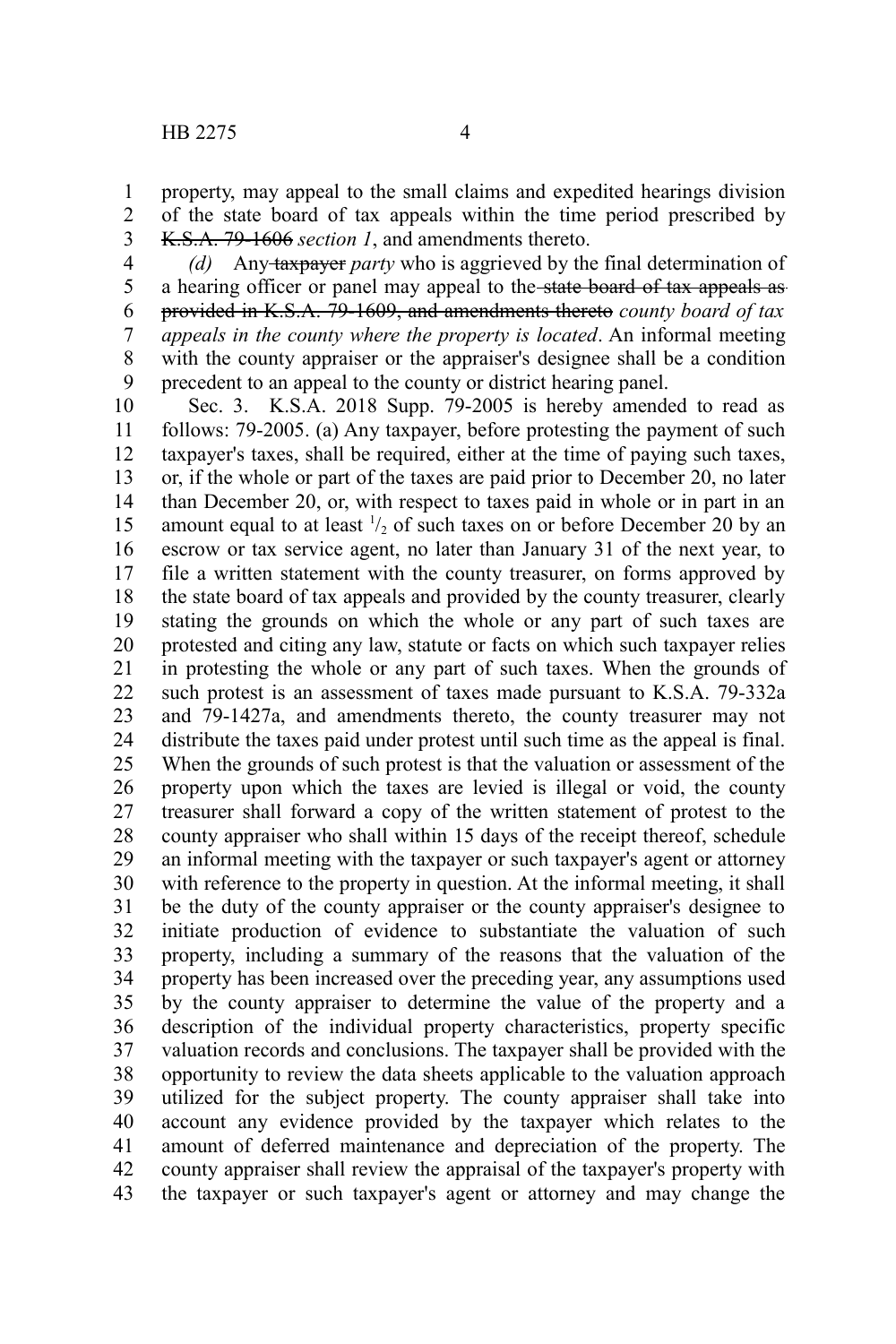valuation of the taxpayer's property, if in the county appraiser's opinion a change in the valuation of the taxpayer's property is required to assure that the taxpayer's property is valued according to law, and shall, within 15 business days thereof, notify the taxpayer in the event the valuation of the taxpayer's property is changed, in writing of the results of the meeting. In the event the valuation of the taxpayer's property is changed and such change requires a refund of taxes and interest thereon, the county treasurer shall process the refund in the manner provided by subsection (l). 1 2 3 4 5 6 7 8

(b) No protest appealing the valuation or assessment of property shall be filed pertaining to any year's valuation or assessment when an appeal of such valuation or assessment was commenced pursuant to K.S.A. 79-1448, and amendments thereto, nor shall the second half payment of taxes be protested when the first half payment of taxes has been protested. Notwithstanding the foregoing, this provision shall not prevent any subsequent owner from protesting taxes levied for the year in which such property was acquired, nor shall it prevent any taxpayer from protesting taxes when the valuation or assessment of such taxpayer's property has been changed pursuant to an order of the director of property valuation. 9 10 11 12 13 14 15 16 17 18

(c) A protest shall not be necessary to protect the right to a refund of taxes in the event a refund is required because the final resolution of an appeal commenced pursuant to K.S.A. 79-1448, and amendments thereto, occurs after the final date prescribed for the protest of taxes. 19 20 21 22

(d) If the grounds of such protest shall be that the valuation or assessment of the property upon which the taxes so protested are levied is illegal or void, such statement shall further state the exact amount of valuation or assessment which the taxpayer admits to be valid and the exact portion of such taxes which is being protested. 23 24 25 26 27

(e) If the grounds of such protest shall be that any tax levy, or any part thereof, is illegal, such statement shall further state the exact portion of such tax which is being protested. 28 29 30

(f) Upon the filing of a written statement of protest, the grounds of which shall be that any tax levied, or any part thereof, is illegal, the county treasurer shall mail a copy of such written statement of protest to the state board of tax appeals and the governing body of the taxing district making the levy being protested. 31 32 33 34 35

(g) Within 30 days after notification of the results of the informal meeting with the county appraiser pursuant to subsection (a), the protesting taxpayer may, if aggrieved by the results of the informal meeting with the county appraiser, appeal such results to the *county board of tax appeals. If aggrieved by the decision of the county board of tax appeals, an appeal may be made to the* state board of tax appeals *within 30 days as provided in section 1, and amendments thereto*. 36 37 38 39 40 41 42

(h) After examination of the copy of the written statement of protest 43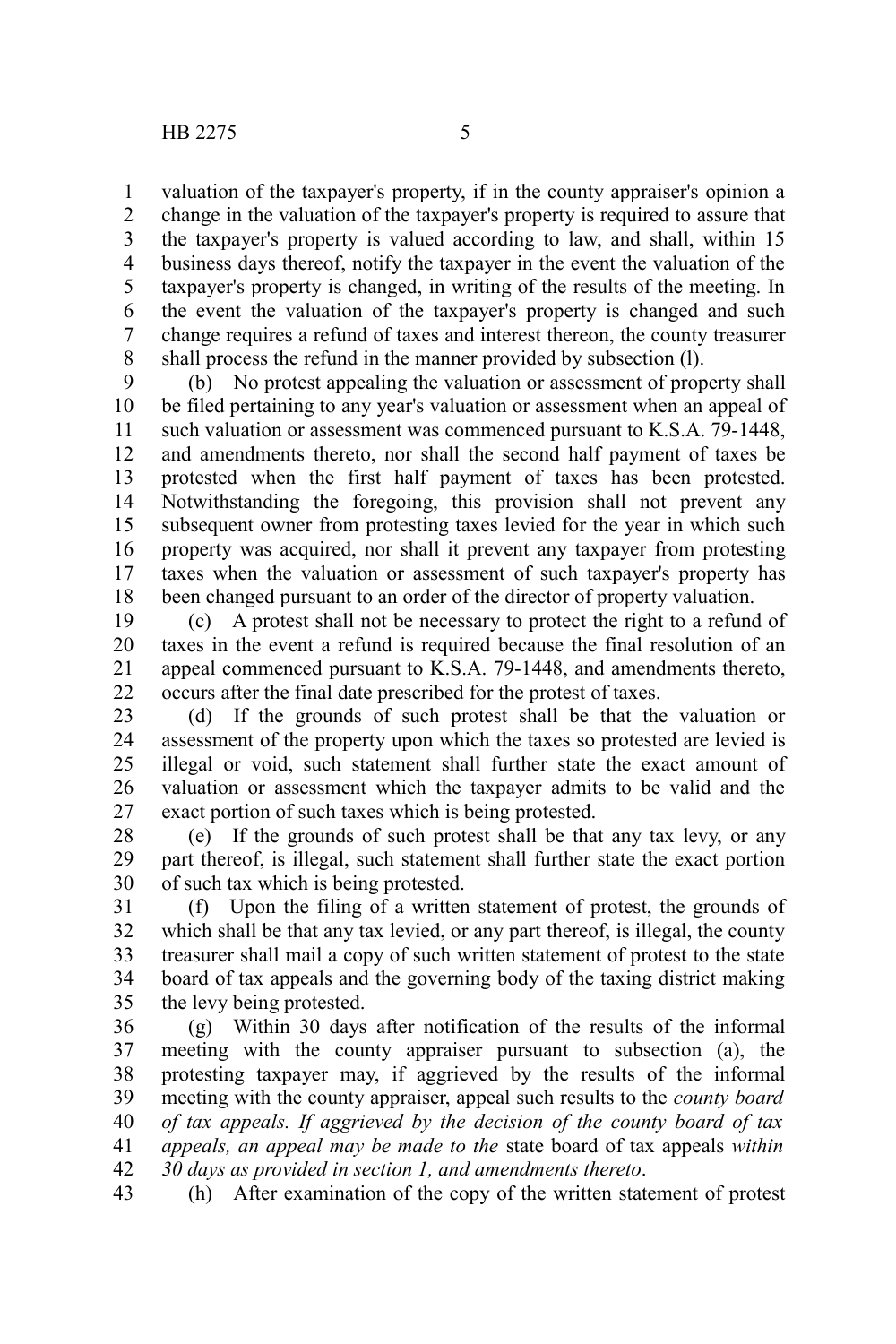and a copy of the written notification of the results of the informal meeting with the county appraiser in cases where the grounds of such protest is that the valuation or assessment of the property upon which the taxes are levied is illegal or void, the board shall conduct a hearing in accordance with the provisions of the Kansas administrative procedure act, unless waived by the interested parties in writing. If the grounds of such protest is that the valuation or assessment of the property is illegal or void the board shall notify the county appraiser thereof. 1 2 3 4 5 6 7 8

(i) In the event of a hearing, the same shall be originally set not later than 90 days after the filing of the copy of the written statement of protest and a copy, when applicable, of the written notification of the results of the informal meeting with the county appraiser with the board. With regard to any matter properly submitted to the board relating to the determination of valuation of residential property or real property used for commercial and industrial purposes for taxation purposes, it shall be the duty of the county appraiser to initiate the production of evidence to demonstrate, by a preponderance of the evidence, the validity and correctness of such determination except that no such duty shall accrue to the county or district appraiser with regard to leased commercial and industrial property unless the property owner has furnished to the county or district appraiser a complete income and expense statement for the property for the three years next preceding the year of appeal. No presumption shall exist in favor of the county appraiser with respect to the validity and correctness of such determination. In all instances where the board sets a request for hearing and requires the representation of the county by its attorney or counselor at such hearing, the county shall be represented by its county attorney or counselor. The board shall take into account any evidence provided by the taxpayer which relates to the amount of deferred maintenance and depreciation for the property. In any appeal from the reclassification of property that was classified as land devoted to agricultural use for the preceding year, the taxpayer's classification of the property as land devoted to agricultural use shall be presumed to be valid and correct if the taxpayer provides an executed lease agreement or other documentation demonstrating a commitment to use the property for agricultural use, if no other actual use is evident. 9 10 11 12 13 14 15 16 17 18 19 20 21 22 23 24 25 26 27 28 29 30 31 32 33 34 35

(j) When a determination is made as to the merits of the tax protest, the board shall render and serve its order thereon. The county treasurer shall notify all affected taxing districts of the amount by which tax revenues will be reduced as a result of a refund. 36 37 38 39

(k) If a protesting taxpayer fails to file a copy of the written statement of protest and a copy, when applicable, of the written notification of the results of the informal meeting with the county appraiser with the board within the time limit prescribed, such protest shall become null and void 40 41 42 43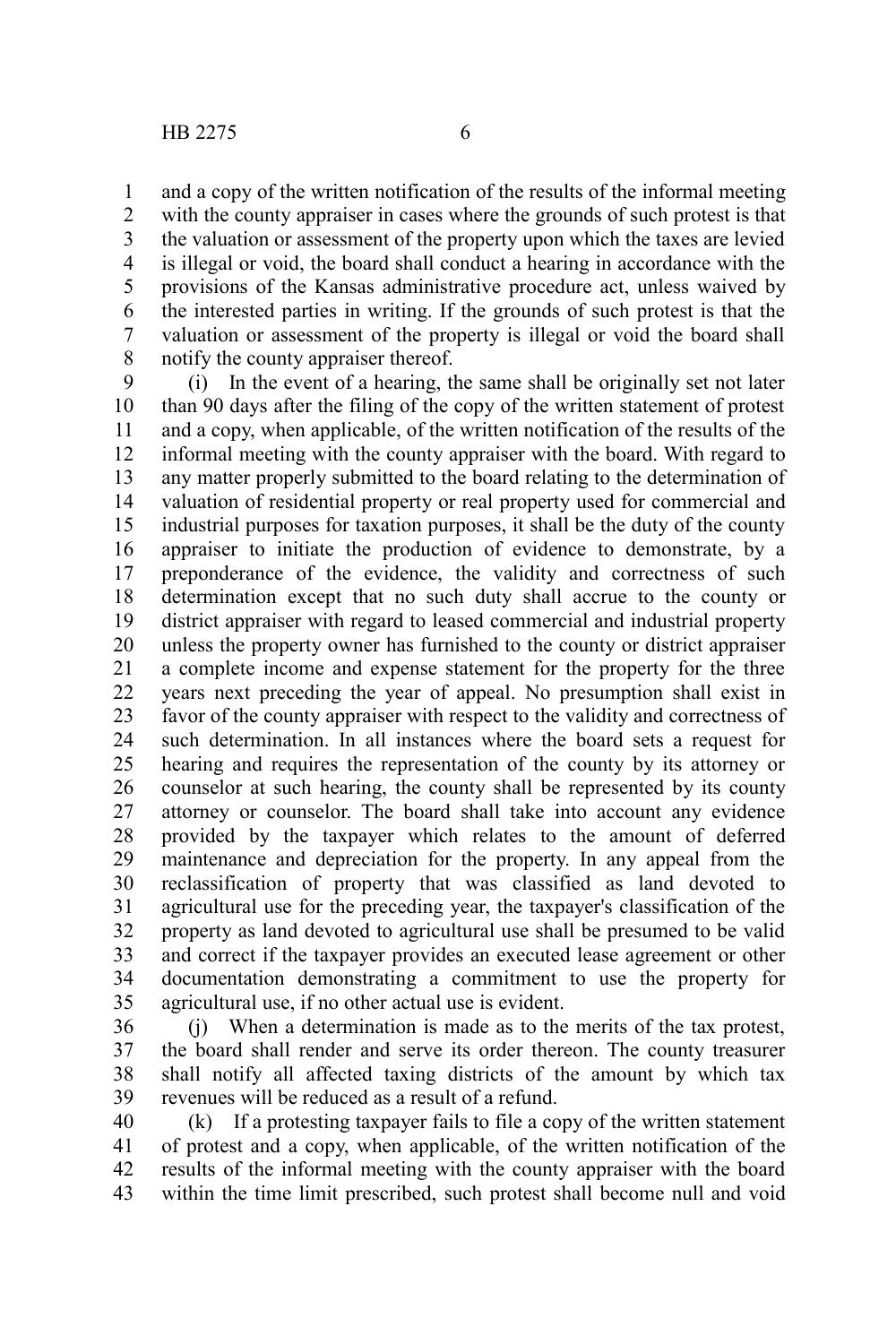and of no effect whatsoever. 1

(l) (1) In the event the board orders that a refund be made pursuant to this section or the provisions of K.S.A. 79-1609, and amendments thereto, or a court of competent jurisdiction orders that a refund be made, and no appeal is taken from such order, or in the event a change in valuation which results in a refund pursuant to subsection (a), the county treasurer shall, as soon thereafter as reasonably practicable, refund to the taxpayer such protested taxes and, with respect to protests or appeals commenced after the effective date of this act, interest computed at the rate prescribed by K.S.A. 79-2968, and amendments thereto, minus two percentage points, per annum from the date of payment of such taxes from tax moneys collected but not distributed. Upon making such refund, the county treasurer shall charge the fund or funds having received such protested taxes, except that, with respect to that portion of any such refund attributable to interest the county treasurer shall charge the county general fund. In the event that the state board of tax appeals or a court of competent jurisdiction finds that any time delay in making its decision is unreasonable and is attributable to the taxpayer, it may order that no interest or only a portion thereof be added to such refund of taxes. 2 3 4 5 6 7 8 9 10 11 12 13 14 15 16 17 18 19

(2) No interest shall be allowed pursuant to paragraph (1) in any case where the tax paid under protest was inclusive of delinquent taxes. 20 21

(m) Whenever, by reason of the refund of taxes previously received or the reduction of taxes levied but not received as a result of decreases in assessed valuation, it will be impossible to pay for imperative functions for the current budget year, the governing body of the taxing district affected may issue no-fund warrants in the amount necessary. Such warrants shall conform to the requirements prescribed by K.S.A. 79-2940, and amendments thereto, except they shall not bear the notation required by such section and may be issued without the approval of the state board of tax appeals. The governing body of such taxing district shall make a tax levy at the time fixed for the certification of tax levies to the county clerk next following the issuance of such warrants sufficient to pay such warrants and the interest thereon. All such tax levies shall be in addition to all other levies authorized by law. 22 23 24 25 26 27 28 29 30 31 32 33 34

(n) Whenever a taxpayer appeals to the board of tax appeals pursuant to the provisions of K.S.A. 79-1609, and amendments thereto, or pays taxes under protest related to one property whereby the assessed valuation of such property exceeds 5% of the total county assessed valuation of all property located within such county and the taxpayer receives a refund of such taxes paid under protest or a refund made pursuant to the provisions of K.S.A. 79-1609, and amendments thereto, the county treasurer or the governing body of any taxing subdivision within a county may request the pooled money investment board to make a loan to such county or taxing 35 36 37 38 39 40 41 42 43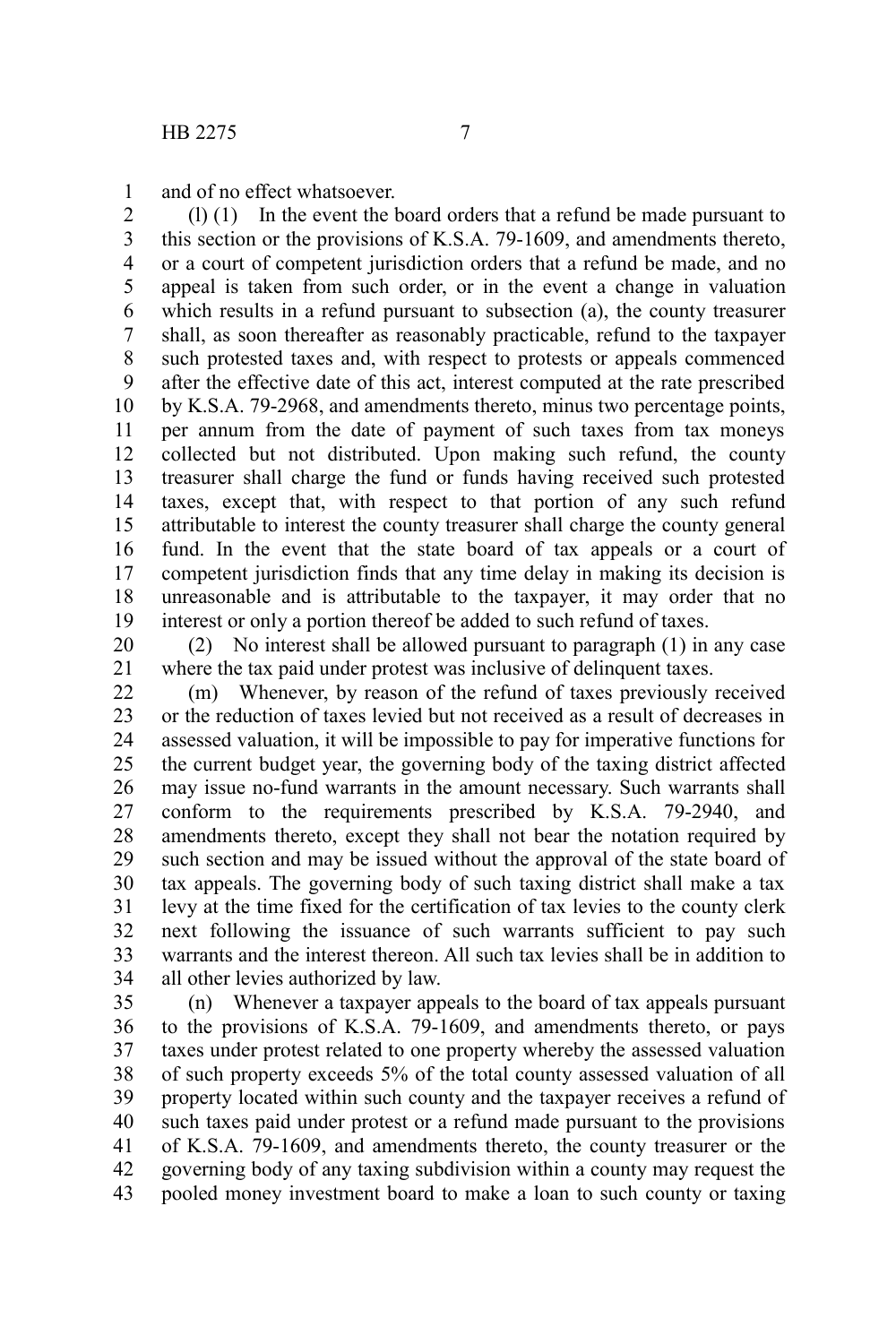subdivision as provided in this section. The pooled money investment board is authorized and directed to loan to such county or taxing subdivision sufficient funds to enable the county or taxing subdivision to refund such taxes to the taxpayer. The pooled money investment board is authorized and directed to use any moneys in the operating accounts, investment accounts or other investments of the state of Kansas to provide the funds for such loan. Each loan shall bear interest at a rate equal to the net earnings rate of the pooled money investment portfolio at the time of the making of such loan. The total aggregate amount of loans under this program shall not exceed \$50,000,000 of unencumbered funds pursuant to article 42 of chapter 75 of the Kansas Statutes Annotated, and amendments thereto. Such loan shall not be deemed to be an indebtedness or debt of the state of Kansas within the meaning of section 6 of article 11 of the constitution of the state of Kansas. Upon certification to the pooled money investment board by the county treasurer or governing body of the amount of each loan authorized pursuant to this subsection, the pooled money investment board shall transfer each such amount certified by the county treasurer or governing body from the state bank account or accounts prescribed in this subsection to the county treasurer who shall deposit such amount in the county treasury. Any such loan authorized pursuant to this subsection shall be repaid within four years. The county or taxing subdivision shall make not more than four equal annual tax levies at the time fixed for the certification of tax levies to the county clerk following the making of such loan sufficient to pay such loan within the time period required under such loan. All such tax levies shall be in addition to all other levies authorized by law. 1 2 3 4 5 6 7 8 9 10 11 12 13 14 15 16 17 18 19 20 21 22 23 24 25 26

(o) The county treasurer shall disburse to the proper funds all portions of taxes paid under protest and shall maintain a record of all portions of such taxes which are so protested and shall notify the governing body of the taxing district levying such taxes thereof and the director of accounts and reports if any tax protested was levied by the state. 27 28 29 30 31

(p) This statute shall not apply to the valuation and assessment of property assessed by the director of property valuation and it shall not be necessary for any owner of state assessed property, who has an appeal pending before the state board of tax appeals, to protest the payment of taxes under this statute solely for the purpose of protecting the right to a refund of taxes paid under protest should that owner be successful in that appeal. 32 33 34 35 36 37 38

Sec. 4. K.S.A. 2018 Supp. 79-1609 is hereby amended to read as follows: 79-1609. Any person aggrieved by any order of the hearingofficer or panel *county board of tax appeals as provided in section 1, and amendments thereto*, or by the classification and appraisal of an independent appraiser, as provided in K.S.A. 2018 Supp. 79-5b03, and 39 40 41 42 43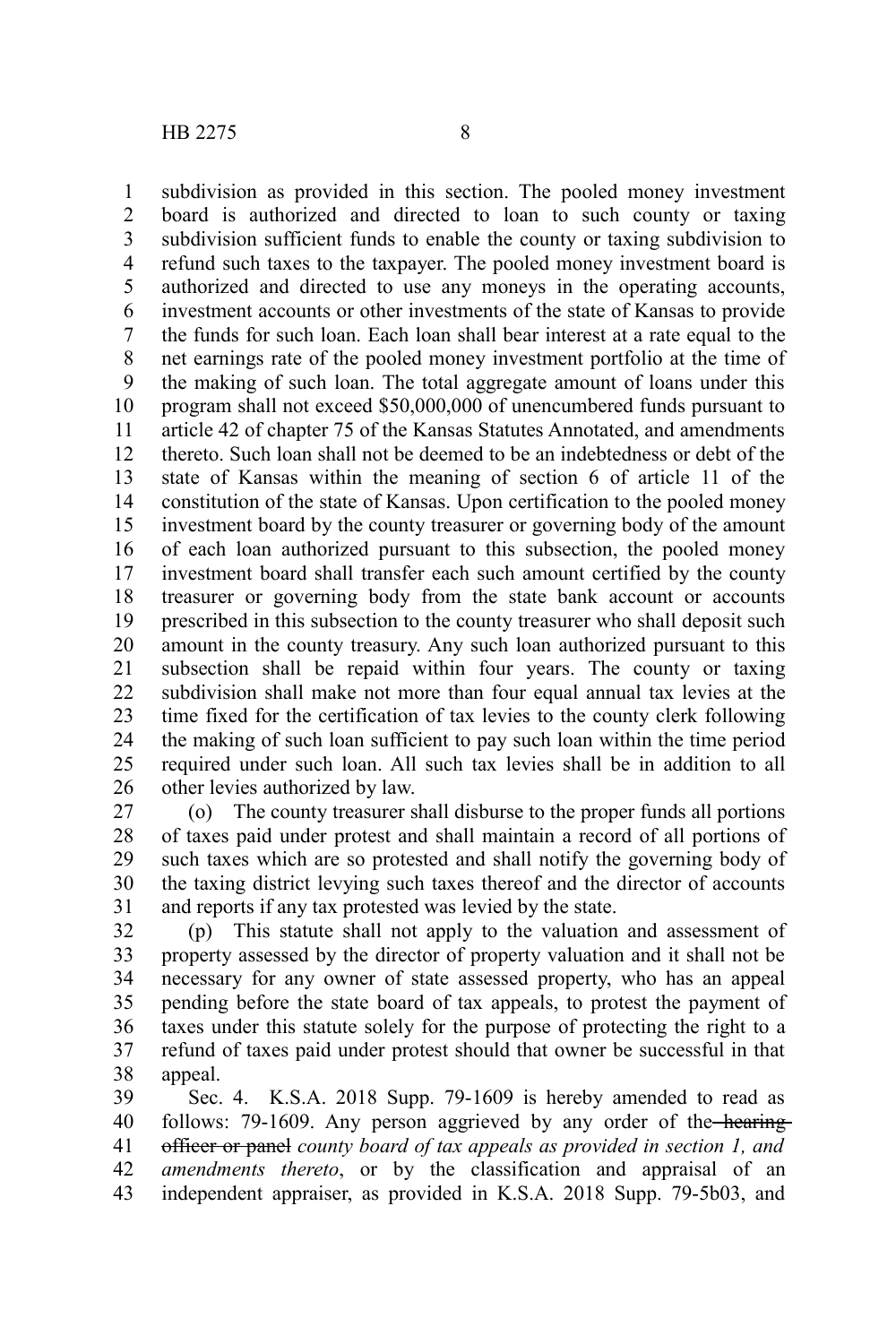1

11

amendments thereto, may appeal to the state board of tax appeals by filing a written notice of appeal, on forms approved by the state board of tax appeals and provided by the county clerk for such purpose, stating the grounds thereof and a description of any comparable property or properties and the appraisal thereof upon which they rely as evidence of inequality of the appraisal of their property, if that be a ground of the appeal, with the state board of tax appeals and by filing a copy thereof with the county clerk within 30 days after the date of the order from which the appeal is taken. The notice of appeal may be signed by the taxpayer, any person with an executed declaration of representative form from the property valuation division of the department of revenue or any person authorized to represent the taxpayer in K.S.A. 74-2433f(f), and amendments thereto. A county or district appraiser may appeal to the state board of tax appeals from any order of the hearing officer or panel *county board of tax appeals*. With regard to any matter properly submitted to the board relating to the determination of valuation of residential property or real property used for commercial and industrial purposes for taxation purposes, it shall be the duty of the county appraiser to initiate the production of evidence to demonstrate, by a preponderance of the evidence, the validity and correctness of such determination. With regard to leased commercial and industrial property, the burden of proof shall be on the taxpayer unless, within 30 calendar days following the informal meeting required by K.S.A. 79-1448, and amendments thereto, the taxpayer furnished to the county or district appraiser a complete income and expense statement for the property for the three years next preceding the year of appeal. Such income and expense statement shall be in such format that is regularly 2 3 4 5 6 7 8 9 10 12 13 14 15 16 17 18 19 20 21 22 23 24 25

maintained by the taxpayer in the ordinary course of the taxpayer's business. If the taxpayer submits a single property appraisal with an effective date of January 1 of the year appealed, the burden of proof shall return to the county appraiser. 26 27 28 29 30

Sec. 5. K.S.A. 2018 Supp. 79-1611 is hereby amended to read as follows: 79-1611. The board of county commissioners of each county may appoint at least one hearing officer or county hearing panel of not fewer than three individuals to hear and determine appeals from the final determination of classification and appraised valuation of real or personal property by the county appraiser. The board of county commissioners, with the approval of the director of property valuation, may unite with the board of county commissioners of one or more counties to form a district for the purpose of appointing at least one hearing officer or district hearing panel of not fewer than three individuals. In any county wherein a hearing officer or county or district hearing panel is not appointed pursuant to this section any appeal from the final determination of the county appraiser shall be filed directly with the state *county* board of tax appeals as 31 32 33 34 35 36 37 38 39 40 41 42 43